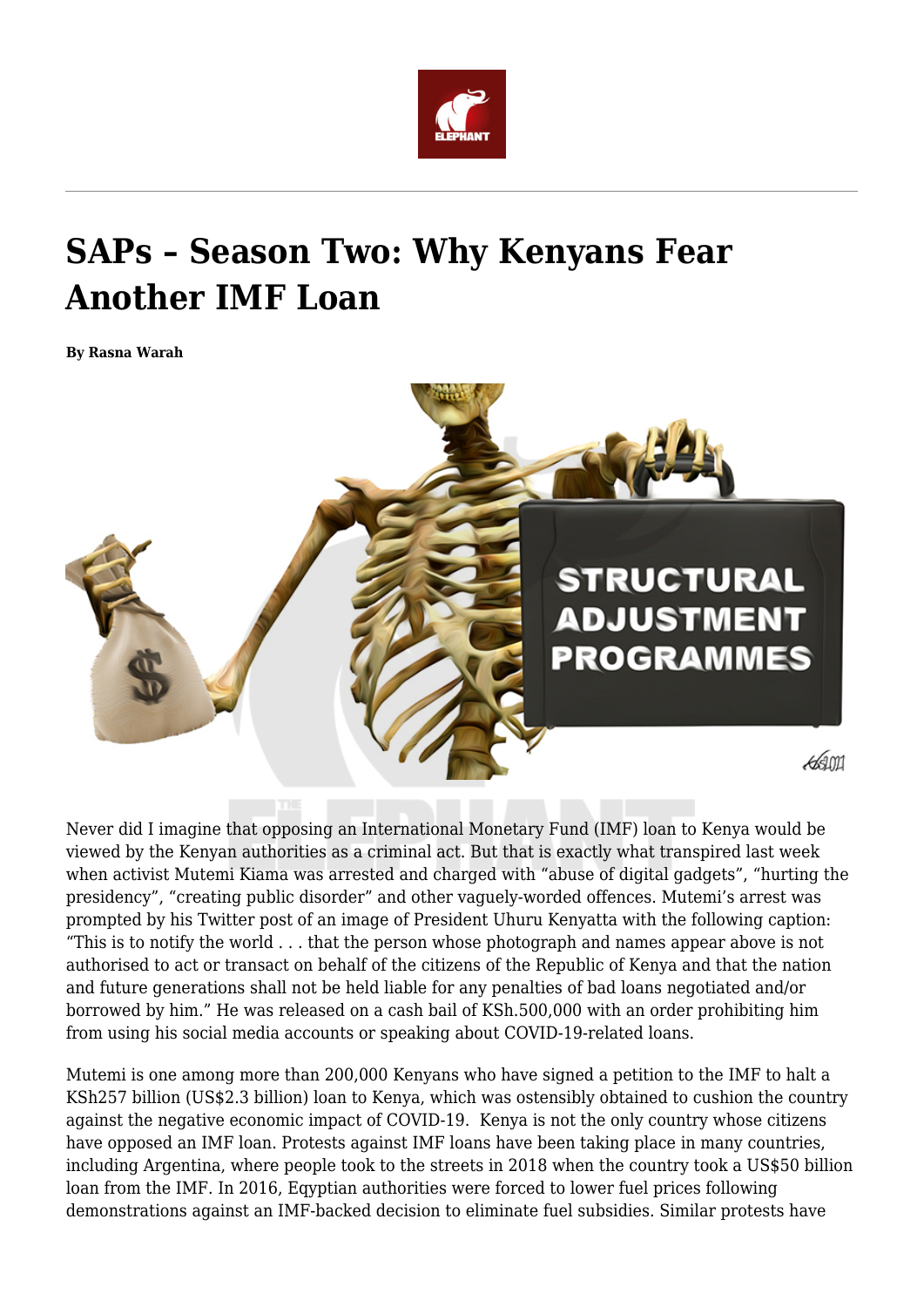also taken place in Jordan, Lebanon and Ecuador in recent years.

Why would a country's citizens be against a loan given by an international financial institution such as the IMF? Well, for those Kenyans who survived (or barely survived) the IMF-World Bank Structural Adjustment Programmes (SAPs) of the 1980s and 90s, the answer is obvious. SAPs came with stringent conditions attached, which led to many layoffs in the civil service and removal of subsidies for essential services, such as health and education, which led to increasing levels of hardship and precarity, especially among middle- and low-income groups. African countries undergoing SAPs experienced what is often referred to as "a lost development decade" as belttightening measures stalled development programmes and stunted economic opportunities.

In addition, borrowing African countries lost their independence in matters related to economic policy. Since lenders, such as the World Bank and the IMF, decide national economic policy – for instance, by determining things like budget management, exchange rates and public sector involvement in the economy – they became the de facto policy and decision-making authorities in the countries that took their loans. This is why, in much of the 1980s and 1990s, the arrival of a World Bank or IMF delegation to Nairobi often got Kenyans very worried.

In those days (in the aftermath of a hike in oil prices in 1979 that saw most African countries experience a rise in import bills and a decline in export earnings), leaders of these international financial institutions were feared as much as the authoritarian Kenyan president, Daniel arap Moi, because with the stroke of a pen they could devalue the Kenyan currency overnight and get large chunks of the civil service fired. As Kenyan economist David Ndii pointed out recently at a press conference organised by the Linda Katiba campaign, when the IMF comes knocking, it essentially means the country is "under receivership". It can no longer claim to determine its own economic policies. Countries essentially lose their sovereignty, a fact that seems to have eluded the technocrats who rushed to get this particular loan.

When he took office in 2002, President Mwai Kibaki kept the World Bank and the IMF at arm's length, preferring to take no-strings-attached infrastructure loans from China. Kibaki's "Look East" economic policy alarmed the Bretton Woods institutions and Western donors who had until then had a huge say in the country's development trajectory, but it instilled a sense of pride and autonomy in Kenyans, which sadly, has been eroded by Uhuru and his inept cronies who have gone on loan fishing expeditions, including massive Eurobonds worth Sh692 billion (nearly \$7 billion), which means that every Kenyan today has a debt of Sh137,000, more than three times what it was eight years ago when the Jubilee government came to power. By the end of last year, Kenya's debt stood at nearly 70 per cent of GDP, up from 50 per cent at the end of 2015. This high level of debt can prove deadly for a country like Kenya that borrows in foreign currencies.

When the IMF comes knocking, it essentially means the country is "under receivership".

The Jubilee government would have us believe that the fact that the IMF agreed to this loan is a sign that the country is economically healthy, but as Ndii noted, quite often the opposite is true: the IMF comes in precisely because a country is in a financial crisis. In Kenya's case, this crisis has been precipitated by reckless borrowing by the Jubilee administration that has seen Kenya's debt rise from KSh630 billion (about \$6 billion at today's exchange rate) when Kibaki took office in 2002, to a staggering KSh7.2 trillion (about US\$70 billion) today, with not much to show for it, except a standard gauge railway (SGR) funded by Chinese loans that appears unable to pay for itself. As an article in a local daily pointed out, this is enough money to build 17 SGRs from Mombasa to Nairobi or 154 superhighways like the one from Nairobi to Thika. The tragedy is that many of these loans are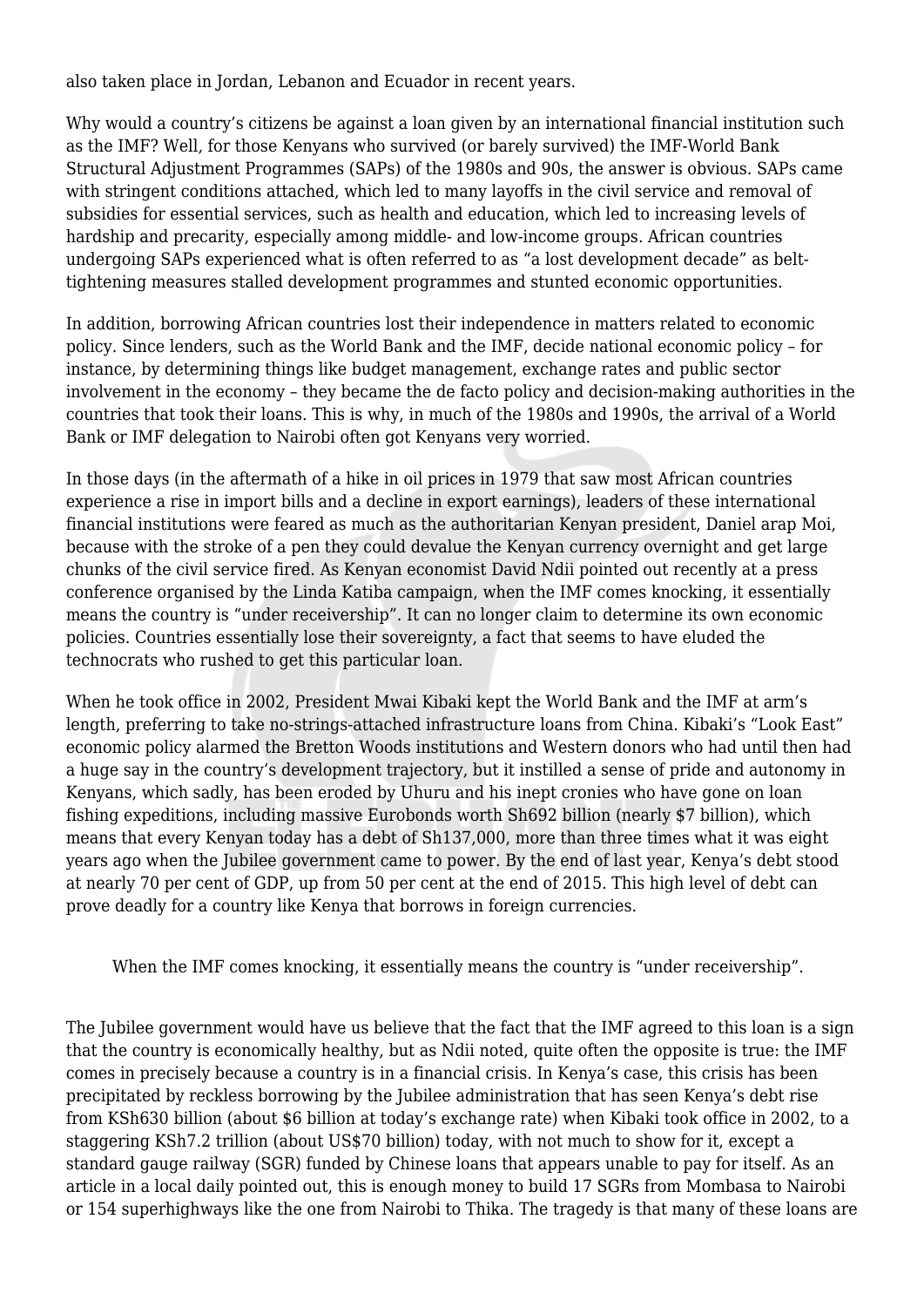unaccounted for; in fact, many Kenyans believe they are taken to line individual pockets. Uhuru Kenyatta has himself admitted that Kenya loses KSh2 billion a day to corruption in government. Some of these lost billions could actually be loans.

IMF loans with stringent conditions attached have often been presented as being the solution to a country's economic woes – a belt-tightening measure that will instil fiscal discipline in a country's economy by increasing revenue and decreasing expenditure. However, the real purpose of these loans, some argue, is to bring about major and fundamental policy changes at the national level – changes that reflect the neoliberal ethos of our time, complete with privatisation, free markets and deregulation.

The first ominous sign that the Kenyan government was about to embark on a perilous economic path was when the head of the IMF, Christine Lagarde, made an official visit to Kenya shortly after President Uhuru was elected in 2013. At that time, I remember tweeting that this was not a good omen; it indicated that the IMF was preparing to bring Kenya back into the IMF fold.

Naomi Klein's book, *The Shock Doctrine,* shows how what she calls "disaster capitalism" has allowed the IMF, in particular, to administer "shock therapy" on nations reeling from natural or man-made disasters or high levels of external debt. This has led to unnecessary privatisation of state assets, government deregulation, massive layoffs of civil servants and reduction or elimination of subsidies, all of which can and do lead to increasing poverty and inequality. Klein is particularly critical of what is known as the Chicago School of Economics that she claims justifies greed, corruption, theft of public resources and personal enrichment as long as they advance the cause of free markets and neoliberalism. She shows how in nearly every country where the IMF "medicine" has been administered, inequality levels have escalated and poverty has become systemic.

Sometimes the IMF will create a pseudo-crisis in a country to force it to obtain an IMF bailout loan. Or, through carefully manipulated data, it will make the country look economically healthy so that it feels secure about applying for more loans. When that country can't pay back the loans, which often happens, the IMF inflicts even more austerity measures (also known as "conditionalities") on it, which lead to even more poverty and inequality.

IMF and World Bank loans for infrastructure projects also benefit Western corporations. Private companies hire experts to ensure that these companies secure government contracts for big infrastructure projects funded by these international financial institutions. Companies in rich countries like the United States often hire people who will do the bidding on their behalf. In his international "word-of-mouth bestseller"*, Confessions of an Economic Hit Man,* John Perkins explains how in the 1970s when he worked for an international consulting firm, he was told that his job was to "funnel money from the World Bank, the US Agency for International Development and other foreign aid organisations into the coffers of huge corporations and the pockets of a few wealthy families who control the planet's resources".

Sometimes the IMF will create a pseudo-crisis in a country to force it to obtain an IMF bailout loan.

The tools to carry out this goal, his employer admitted unashamedly, could include "fraudulent financial reports, rigged elections, payoffs, extortion, sex and murder". Perkins showed how in the 1970s, he became instrumental in brokering deals with countries ranging from Panama to Saudi Arabia where he convinced leaders to accept projects that were detrimental to their own people but which enormously benefitted US corporate interests.